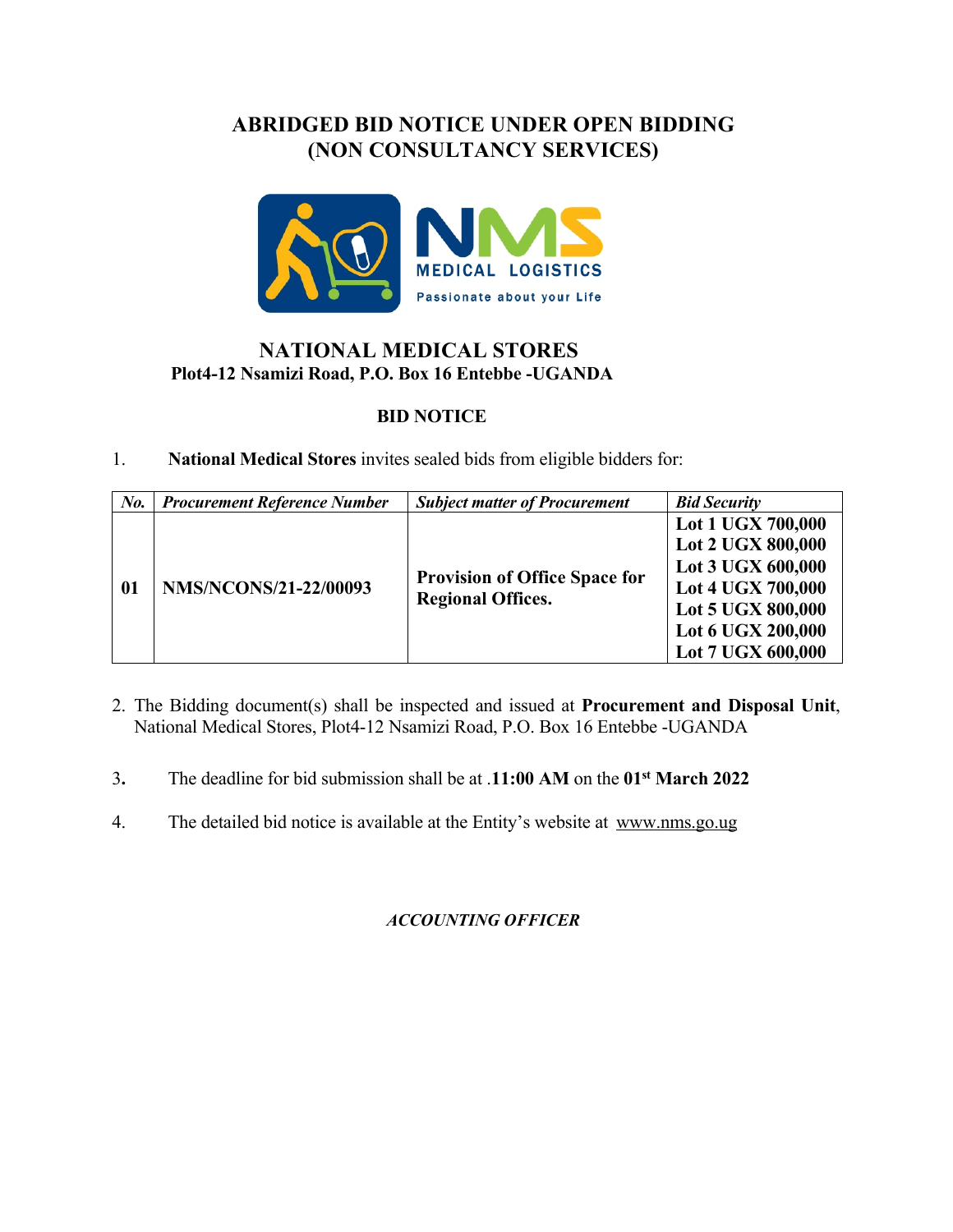

# **BID NOTICE UNDER OPEN BIDDING**

#### **Provision of Office Space for Regional Offices on a lumpsum contract under Tender Ref: NMS/NCONS/21-22/00093**

- 1. The **National Medical Stores** has allocated funds to be used for the acquisition of **Provision of Office Space for Regional Offices on a lumpsum contract**.
- 2. The Entity invites sealed bids from eligible bidders for the provision of the above non consultancy services.
- 3. Bidding will be conducted in accordance with the open domestic bidding procedures contained in the Public Procurement and Disposal of Public Assets Act, 2003, and is open to all bidders.
- 4. Interested eligible bidders may obtain further information and inspect the bidding documents at the address given below at 8(a) from **8:00am to 5:00 pm**.
- 5. The Bidding Documents in English may be accessed by interested bidders on the submission of a written application to the address below at 8(b).
- 6. Bids must be delivered to the address below at 8(c) at or before **11:00AM** *on 01st March* **2022.** *All bids must be accompanied by a bid security. Bid security must be valid until 03rd October* **2022***.* Late bids shall be rejected. Bids will be opened in the presence of the bidders' representatives who choose to attend at the address below at 8(d) at **11:30AM on 01st March 2022**
- 7. There shall be a pre bid meeting on **15th February 2022 at 11:00am in the NMS canteen.**
- 8. (a) Documents may be inspected at: **Procurement and Disposal Unit**, National Medical Stores, Plot4-12 Nsamizi Road, P.O. Box 16 Entebbe -UGANDA

 (b) Documents will be issued from: **Procurement and Disposal Unit**, National Medical Stores, Plot4-12 Nsamizi Road, P.O. Box 16 Entebbe -UGANDA

 (c) Bids must be delivered to: **General Manager's Office**, National Medical Stores, Plot 4-12 Nsamizi Road, P.O. Box 16 Entebbe -UGANDA